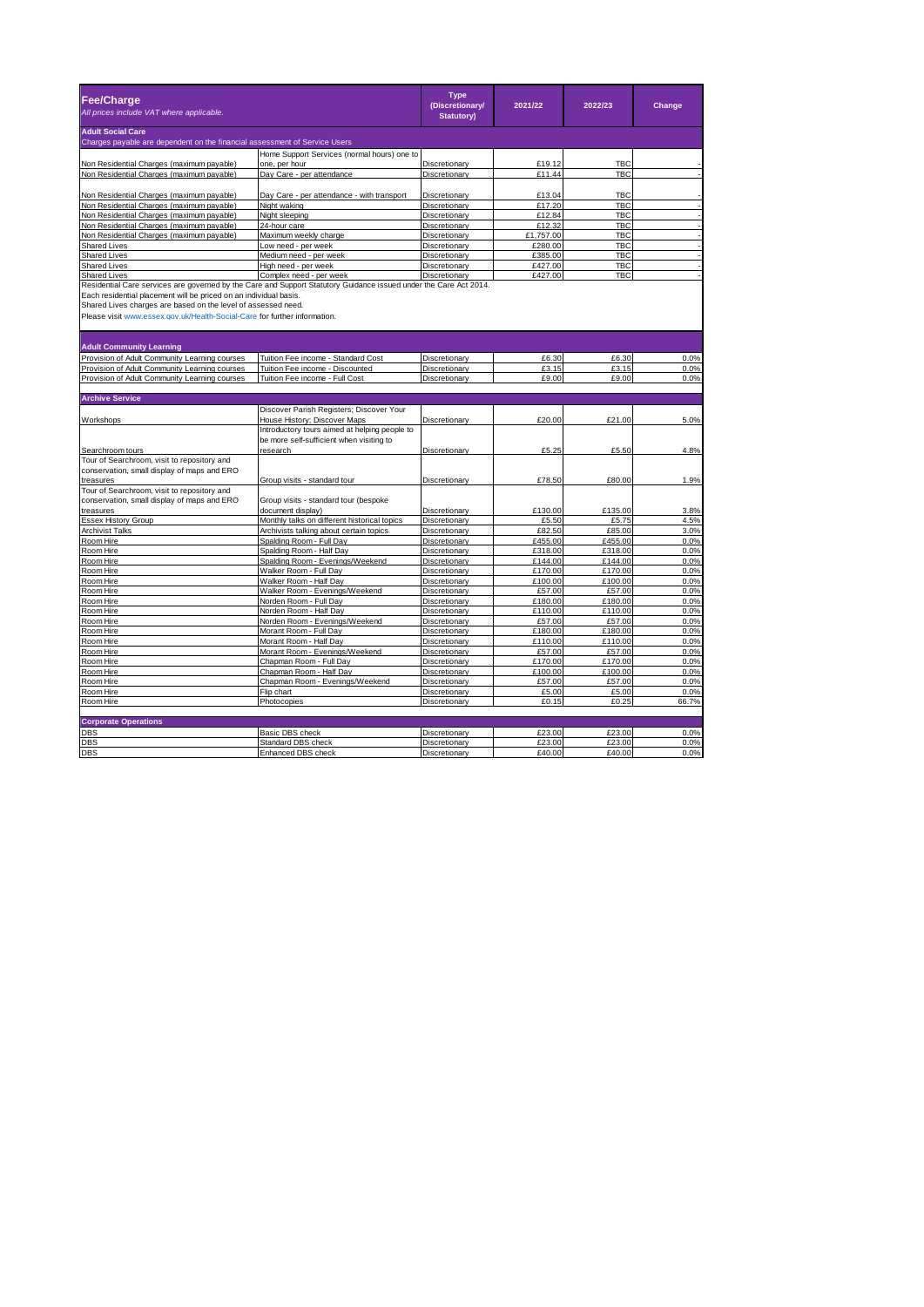| Fee/Charge<br>All prices include VAT where applicable.                                                                          |                                                                                                   | <b>Type</b><br>(Discretionary/<br><b>Statutory)</b> | 2021/22            | 2022/23                          | Change       |
|---------------------------------------------------------------------------------------------------------------------------------|---------------------------------------------------------------------------------------------------|-----------------------------------------------------|--------------------|----------------------------------|--------------|
|                                                                                                                                 |                                                                                                   |                                                     |                    |                                  |              |
| <b>Culture, Heritage and Green Spaces</b>                                                                                       |                                                                                                   |                                                     |                    |                                  |              |
| Car parking prices are available at www.explore-essex.com/places-to-go/our-parks-and-places<br>All Parks (excluding Marsh Farm) | Car Parking - up to 1 hour                                                                        | Discretionary                                       | £2.20              | £2.30                            | 4.5%         |
| All Parks (excluding Marsh Farm)                                                                                                | Car Parking - up to 2 hours                                                                       | Discretionary                                       | £3.50              | £3.60                            | 2.9%         |
| All Parks (excluding Marsh Farm)                                                                                                | Car Parking - up to 3 hours                                                                       | Discretionary                                       | £5.00              | £5.20                            | 4.0%         |
| All Parks (excluding Marsh Farm)                                                                                                | Car Parking - over 3 hours                                                                        | Discretionary                                       | £6.50              | £6.80                            | 4.6%         |
| All Parks                                                                                                                       | Explorer Pass - Over 60's & Blue Badge<br>Holders                                                 | Discretionary                                       | £50.00             | £52.00                           | 4.0%         |
| All Parks                                                                                                                       | Explorer Pass - Second ticket for same<br>address                                                 | Discretionary                                       | £20.00             | £21.00                           | 5.0%         |
|                                                                                                                                 |                                                                                                   |                                                     |                    |                                  |              |
| All Parks                                                                                                                       | Explorer Pass - standard annual ticket                                                            | Discretionary                                       | £75.00             | £78.00                           | 4.0%         |
| Weald & Belhus<br>Weald & Belhus                                                                                                | Fishing Permits - Day Adult                                                                       | Discretionary                                       | £6.00<br>£3.00     | £6.25                            | 4.2%<br>3.3% |
| Danbury                                                                                                                         | Fishing Permits - Day Concession<br>Fishing Permits - Day Adult                                   | Discretionary<br>Discretionary                      | £5.00              | £3.10<br>£5.25                   | 5.0%         |
| Danbury                                                                                                                         | Fishing Permits - Day Concession                                                                  | Discretionary                                       | £2.50              | £2.60                            | 4.0%         |
| All Parks                                                                                                                       | Events - Self Guided Trail                                                                        | Discretionary                                       | Varies by trail    | Varies by trail                  |              |
|                                                                                                                                 | Hire of designated event field (2 fields                                                          |                                                     |                    |                                  |              |
| <b>Thorndon South</b>                                                                                                           | available for hire) - price per field for 1 day                                                   | Discretionary                                       | n/a                | £1,875.00                        |              |
| Marsh Farm                                                                                                                      | Hire of designated event field - 1 day                                                            | Discretionary                                       | n/a                | £1,875.00                        |              |
|                                                                                                                                 | Hire of designated event field (2 fields                                                          |                                                     |                    |                                  |              |
| Weald                                                                                                                           | available for hire) - price per field for 1 day                                                   | Discretionary                                       | n/a                | £1,875.00                        |              |
| Hadleigh                                                                                                                        | Hire of designated event field                                                                    | Discretionary                                       | n/a                | POA                              |              |
|                                                                                                                                 | Hire of designated event field (2 fields                                                          |                                                     |                    |                                  |              |
| Thorndon South                                                                                                                  | available for hire) - price per field for 2 days                                                  | Discretionary                                       | n/a                | £3,250.00                        |              |
| Marsh Farm                                                                                                                      | Hire of designated event field - 2 days                                                           | Discretionary                                       | n/a                | £3,250.00                        |              |
|                                                                                                                                 | Hire of designated event field (2 fields                                                          |                                                     |                    |                                  |              |
| Weald                                                                                                                           | available for hire) - price per field for 2 days<br>Site hire - 3rd Party events. Community (non- | Discretionary                                       | n/a                | £3,250.00                        |              |
|                                                                                                                                 | commercial) use, up to 249 participants.                                                          |                                                     |                    |                                  |              |
| All Parks (including Cressing)                                                                                                  | Admin fee.<br>Site hire - 3rd Party events. Community (non-                                       | Discretionary                                       | n/a                | £43.20                           |              |
| All Parks (including Cressing)                                                                                                  | commercial) use, 250-499 participants. Admin<br>fee.                                              | Discretionary                                       | n/a                | £86.40                           |              |
| All Parks (including Cressing)                                                                                                  | Site hire - 3rd Party events. Commercial use,<br>up to 499 participants. Admin fee.               | Discretionary                                       | n/a                | £120.00                          |              |
|                                                                                                                                 | Site hire - 3rd Party events. Commercial use,<br>up to 499 participants. Per participant          |                                                     |                    |                                  |              |
| All Parks (including Cressing)                                                                                                  | Site hire - 3rd Party events. Commercial use,                                                     | Discretionary                                       | n/a                | £2.00                            |              |
| All Parks (including Cressing)                                                                                                  | 500 - 999 participants. Admin fee.<br>Site hire - 3rd Party events. Commercial use,               | <b>Discretionary</b>                                | n/a                | £120.00                          |              |
| All Parks (including Cressing)                                                                                                  | 500 - 999 participants. Per participant.<br>Site hire - 3rd Party events. Commercial use,         | Discretionary                                       | n/a                | £3.00                            |              |
| All Parks (including Cressing)                                                                                                  | over 1000 participants.<br>Whole Site Hire - 1 day. Areas of site for hire                        | Discretionary                                       | n/a                | POA                              |              |
| Cressing                                                                                                                        | defined in site plan.<br>Whole Site Hire - 2 days. Areas of site for                              | Discretionary                                       | £3,000.00          | Subject to CMA                   |              |
| Cressing                                                                                                                        | hire defined in site plan.                                                                        | Discretionary                                       | £5,500.00          | Subject to CMA                   |              |
| Cressing                                                                                                                        | Half day event set up/break down                                                                  | Discretionary                                       | £500.00            | Subject to CMA                   |              |
| Cressing                                                                                                                        | Full day event set up/break down                                                                  | Discretionary                                       | £1,000.00          | Subject to CMA                   |              |
| Cressing                                                                                                                        | Hire of Barley Barn - 1 day                                                                       | Discretionary                                       | n/a                | £1,200.00                        |              |
| Cressing                                                                                                                        | Craft barn - hourly rate                                                                          | Discretionary                                       | n/a                | £48.00                           |              |
| Cressing                                                                                                                        | Craft barn - half day                                                                             | Discretionary                                       | n/a                | £115.00                          |              |
| Cressing<br>Cressing                                                                                                            | Craft barn - full day<br>Oak room - hourly rate                                                   | Discretionary<br>Discretionary                      | n/a<br>n/a         | £230.00<br>£36.00                |              |
| Cressing                                                                                                                        | Martin room - hourly rate                                                                         | Discretionary                                       | n/a                | £36.00                           |              |
| Cressing                                                                                                                        | Exclusive hire of walled garden - 1 day                                                           | Discretionary                                       | n/a                | £750.00                          |              |
| Cressing                                                                                                                        | Chair hire - per chair - per day                                                                  | Discretionary                                       | n/a                | £1.50                            |              |
| Cressing                                                                                                                        | Chiavari chair - per chair - per day                                                              | Discretionary                                       | n/a                | £3.00                            |              |
| Cressing                                                                                                                        | Trestle table - per table - per day                                                               | Discretionary                                       | n/a                | £5.00                            |              |
| Cressing                                                                                                                        | Cabaret round table - per table - per day<br>Event management support services (for               | Discretionary                                       | n/a                | £12.00                           |              |
| Cressing                                                                                                                        | large/complex events) - per hour                                                                  | Discretionary                                       | n/a                | £21.60                           |              |
|                                                                                                                                 | trical supply                                                                                     |                                                     | n/a                |                                  |              |
| Cressing<br>All Parks                                                                                                           | Film and photography                                                                              | Discretionary                                       | £150.00            | POA                              |              |
| <b>Sky Ropes</b>                                                                                                                | Sky Ropes                                                                                         | Discretionary                                       | £10.00             | £12.00                           | 20.0%        |
| <b>Sky Ropes</b>                                                                                                                | Junior Sky Ropes                                                                                  | Discretionary                                       | £4.00              | £4.00                            | 0.0%         |
| Hadleigh                                                                                                                        | Meeting Room - Full day                                                                           | Discretionary                                       | £230.00            | Subject to CMA                   |              |
| Hadleigh                                                                                                                        | Meeting Room - Half day                                                                           | Discretionary                                       | £150.00            | Subject to CMA                   |              |
| Hadleigh                                                                                                                        | Roundhouse Hire - per hour                                                                        | Discretionary                                       | £30.00             | Subject to CMA                   |              |
| Hadleigh<br>Cressing                                                                                                            | Roundhouse Hire - Full Day<br>Conference Room - half day                                          | Discretionary                                       | £250.00<br>£155.00 | Subject to CMA<br>Subject to CMA |              |
|                                                                                                                                 |                                                                                                   | Discretionary<br>Discretionary                      | £275.00            | Subject to CMA                   |              |
| Cressing<br>Cressing                                                                                                            | Conference Room - full day<br>Hire of Wheat Barn - 1 day                                          | Discretionary                                       | £1,000.00          | Subject to CMA                   |              |
|                                                                                                                                 | Meeting space - private / commercial - per                                                        |                                                     |                    |                                  |              |
| Jaywick Martello Tower                                                                                                          | day<br>Meeting space - private / commercial - half                                                | Discretionary                                       | £160.00            | £160.00                          | 0.0%         |
| Jaywick Martello Tower                                                                                                          | dav<br>Meeting space - private / commercial - per                                                 | Discretionary                                       | £80.00             | £80.00                           | 0.0%         |
| Jaywick Martello Tower                                                                                                          | hour<br>Meeting space - charity / community - per                                                 | Discretionary                                       | £27.00             | £27.00                           | 0.0%         |
| Jaywick Martello Tower                                                                                                          | day<br>Meeting space - charity / community - half                                                 | Discretionary                                       | £106.00            | £106.00                          | 0.0%         |
| Jaywick Martello Tower                                                                                                          | day                                                                                               | Discretionary                                       | £53.00             | £53.00                           | 0.0%         |
| Jaywick Martello Tower                                                                                                          | Meeting space - charity / community - per<br>hour                                                 | Discretionary                                       | £16.00             | Subject to CMA                   |              |
| Jaywick Martello Tower                                                                                                          | Event hire - all building - per day                                                               | Discretionary                                       | n/ε                | £200.00                          |              |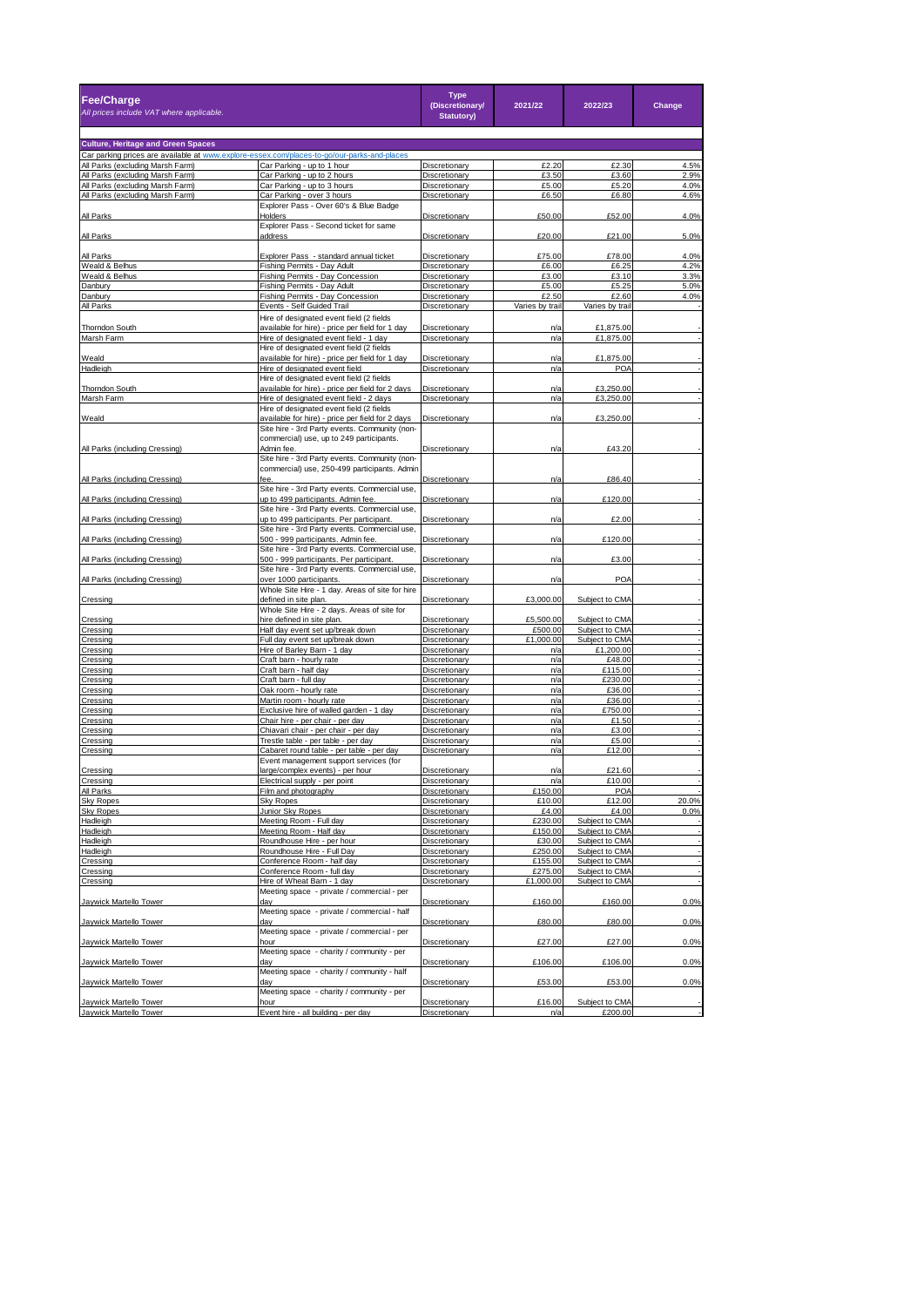| Fee/Charge<br>All prices include VAT where applicable.                               |                                                                                    | <b>Type</b><br>(Discretionary/<br><b>Statutory)</b> | 2021/22                | 2022/23                | Change        |  |  |
|--------------------------------------------------------------------------------------|------------------------------------------------------------------------------------|-----------------------------------------------------|------------------------|------------------------|---------------|--|--|
| <b>County Planning (Minerals &amp; Waste)</b>                                        |                                                                                    |                                                     |                        |                        |               |  |  |
| Written advice                                                                       | Minor                                                                              | Discretionary                                       | £180.00                | £184.00                | 2.2%          |  |  |
| Written advice                                                                       | Major                                                                              | Discretionary                                       | £360.00                | £367.00                | 1.9%          |  |  |
| Written advice<br>Written advice and meeting with planning officer at                | arge scale                                                                         | Discretionary                                       | £600.00                | £612.00                | 2.0%          |  |  |
| <b>County Hall</b>                                                                   | Minor                                                                              | Discretionary                                       | £240.00                | £245.00                | 2.1%          |  |  |
| Written advice and meeting with planning officer at                                  |                                                                                    |                                                     |                        |                        |               |  |  |
| <b>County Hall</b><br>Written advice and meeting with planning officer at            | Major                                                                              | Discretionary                                       | £480.00                | £490.00                | 2.1%          |  |  |
| <b>County Hall</b>                                                                   | arge scale                                                                         | Discretionary                                       | £775.00                | £790.00                | 1.9%          |  |  |
| Written advice and meeting with planning officer                                     |                                                                                    |                                                     |                        |                        |               |  |  |
| on site<br>Written advice and meeting with planning officer                          | Minor                                                                              | Discretionary                                       | £360.00                | £367.00                | 1.9%          |  |  |
| on site                                                                              | Major                                                                              | Discretionary                                       | £600.00                | £612.00                | 2.0%          |  |  |
| Written advice and meeting with planning officer                                     |                                                                                    |                                                     |                        |                        |               |  |  |
| on site                                                                              | Large scale                                                                        | Discretionary                                       | £900.00<br>Fees as per | £918.00<br>Fees as per | 2.0%          |  |  |
|                                                                                      |                                                                                    |                                                     | National Planning      | National Planning      |               |  |  |
| <b>Statutory Planning Fees</b>                                                       | <b>Statutory Planning Fees</b>                                                     | Statutory                                           | Portal                 | Portal                 |               |  |  |
| Site Monitoring Fees                                                                 | <b>Site Monitoring Fees</b>                                                        | Statutory                                           | £397.00                | TBC                    |               |  |  |
| <b>Education</b>                                                                     |                                                                                    |                                                     |                        |                        |               |  |  |
|                                                                                      | Annual Show tickets including Civic and                                            |                                                     |                        |                        |               |  |  |
| Annual Show tickets                                                                  | Brentwood                                                                          | Discretionary                                       | £13.00                 | £5.00                  | $-61.5%$      |  |  |
| Dance classes                                                                        | Dance classes                                                                      | Discretionary                                       | £52.94                 | £55.00                 | 3.9%          |  |  |
| Devon Tour<br>Exam fees                                                              | Devon Tour<br>Student exams                                                        | Discretionary<br>Discretionary                      | £270.00<br>£85.00      | £300.00<br>£85.00      | 11.1%<br>0.0% |  |  |
| Orwell residentials                                                                  | <b>Residential courses</b>                                                         | Discretionary                                       | £300.00                | £350.00                | 16.7%         |  |  |
| Studio hire                                                                          | Studio hire                                                                        | Discretionary                                       | £18.00                 | £19.00                 | 5.6%          |  |  |
| Summer School                                                                        | Summer School attendance (Long or short                                            |                                                     |                        |                        |               |  |  |
|                                                                                      | days)                                                                              | Discretionary                                       | £120.00                | £110.00                | $-8.3%$       |  |  |
| <b>Essex Record Office</b>                                                           |                                                                                    |                                                     |                        |                        |               |  |  |
| Copy Certificate                                                                     | <b>Standard Charge</b>                                                             | Statutory                                           | £11.00                 | £11.00                 | 0.0%          |  |  |
| 24 hour certificate provision service                                                | produced within 24 hours of receipt of request Discretionary                       |                                                     | £35.00                 | £35.00                 | 0.0%          |  |  |
|                                                                                      | Daily camera licence for camera use in the<br>search roon                          |                                                     | £13.25                 | £13.50                 | 1.9%          |  |  |
| Self-service photography<br>Self-service photography                                 | Camera licence after 5pm on Tues                                                   | Discretionary<br>Discretionary                      | £7.00                  | £7.00                  | 0.0%          |  |  |
|                                                                                      | 5 Copy card to use at the self-service reader                                      |                                                     |                        |                        |               |  |  |
| Copies from microfiche and microfilm                                                 | printer                                                                            | Discretionary                                       | £2.15                  | £2.25                  | 4.7%          |  |  |
| Copies from microfiche and microfilm                                                 | 10 Copy card to use at the self-service<br>reader printer                          | Discretionary                                       | £4.25                  | £4.45                  | 4.7%          |  |  |
|                                                                                      | 25 Copy card to use at the self-service                                            |                                                     |                        |                        |               |  |  |
| Copies from microfiche and microfilm                                                 | reader printer                                                                     | Discretionary                                       | £8.40                  | £8.80                  | 4.8%          |  |  |
| Copies made by Archives staff when ordered in<br>the search room                     | Copied documents black and white, A4                                               | Discretionary                                       | £0.65                  | £0.68                  | 4.6%          |  |  |
| Copies made by Archives staff when ordered in                                        |                                                                                    |                                                     |                        |                        |               |  |  |
| the search room                                                                      | Copied documents black and white, A3                                               | Discretionary                                       | £0.90                  | £0.95                  | 5.6%          |  |  |
| Copies made by Archives staff when ordered in<br>the search room                     | Copied documents, colour, A4                                                       | Discretionary                                       | £1.30                  | £1.35                  | 3.8%          |  |  |
| Copies made by Archives staff when ordered in                                        |                                                                                    |                                                     |                        |                        |               |  |  |
| the search room                                                                      | Copied documents, colour, A3                                                       | Discretionary                                       | £1.80                  | £1.90                  | 5.6%          |  |  |
| Digital copies made by Archives staff (Add value A<br>to value B)                    | Existing master image (A)                                                          | Discretionary                                       | £4.50                  | £4.75                  | 5.6%          |  |  |
| Digital copies made by Archives staff (Add value A                                   |                                                                                    |                                                     |                        |                        |               |  |  |
| to value B)                                                                          | New image up to A2 (A)                                                             | Discretionary                                       | £13.90                 | £14.50                 | 4.3%          |  |  |
| Digital copies made by Archives staff (Add value A<br>to value B)                    | Successive image up to A2 (A)                                                      |                                                     | £5.00                  | £5.25                  | 5.0%          |  |  |
| Digital copies made by Archives staff (Add value A                                   |                                                                                    | <b>Discretionary</b>                                |                        |                        |               |  |  |
| to value B)                                                                          | New image over A2 (A)                                                              | Discretionary                                       | £22.90                 | £24.00                 | 4.8%          |  |  |
| Digital copies made by Archives staff (Add value A                                   |                                                                                    |                                                     | £8.25                  | £8.65                  | 4.8%          |  |  |
| to value B)<br>Digital copies made by Archives staff (Add value A                    | Successive Image over A2 (A)                                                       | Discretionary                                       |                        |                        |               |  |  |
| to value B)                                                                          | Hard copy print (B)                                                                | <b>Discretionary</b>                                | POA                    | POA                    |               |  |  |
| Digital copies made by Archives staff (Add value A                                   |                                                                                    |                                                     |                        |                        |               |  |  |
| to value B)<br>Digital copies made by Archives staff                                 | A3 Image (B)<br>Supplying a scanned copy on CD (B)                                 | Discretionary<br>Discretionary                      | POA<br>£3.75           | POA<br>£3.95           | 5.3%          |  |  |
| Digital copies made by Archives staff                                                | Any digital copy of any documen                                                    | Discretionary                                       | £4.50                  | £4.75                  | 5.6%          |  |  |
| Digital copies made by Archives staff                                                | Any subsequent digital copy of any document                                        | Discretionary                                       | £1.90                  | £2.00                  | 5.3%          |  |  |
|                                                                                      | Additional fee for urgent requests which we<br>endeavour to complete within 24 hrs |                                                     | POA                    | POA                    |               |  |  |
| Expediated search and copy fees<br>Permission to publish in print                    | Local commercial publication                                                       | Discretionary<br>Discretionary                      | POA                    | <b>POA</b>             |               |  |  |
|                                                                                      |                                                                                    |                                                     |                        |                        |               |  |  |
| Permission to publish in print                                                       | National/ international commercial publication                                     | Discretionary                                       | POA                    | POA                    |               |  |  |
| Permission to broadcast on TV                                                        | World buyout, all media, unlimited broadcasts<br>(inc. release on DVD/Blu-ray      | Discretionary                                       | POA                    | POA                    |               |  |  |
| Research by Archives staff                                                           | Per hour                                                                           | Discretionary                                       | £36.50                 | £38.00                 | 4.1%          |  |  |
|                                                                                      | Inc a copy of the entry or page if found, if not                                   |                                                     |                        |                        |               |  |  |
| Specific records check by Archive staff                                              | fee still applies for the search<br>Full Tour Search Room and Repositories         | Discretionary                                       | £23.50                 | £24.50<br>£80.00       | 4.3%<br>1.9%  |  |  |
| Archive site tours<br><b>EAO Subscription</b>                                        | 1 Day                                                                              | Discretionary<br>Discretionary                      | £78.50<br>£20.00       | £20.00                 | 0.0%          |  |  |
| <b>EAO Subscription</b>                                                              | Week                                                                               | Discretionary                                       | £30.00                 | £30.00                 | 0.0%          |  |  |
| <b>EAO Subscription</b>                                                              | 1 month                                                                            | Discretionary                                       | £40.00                 | £40.00                 | 0.0%          |  |  |
| <b>EAO Subscription</b><br><b>EAO Subscription</b>                                   | 6 months<br>1 Year                                                                 | Discretionary<br>Discretionary                      | £70.00<br>£95.00       | £70.00<br>£95.00       | 0.0%<br>0.0%  |  |  |
|                                                                                      |                                                                                    |                                                     |                        |                        |               |  |  |
| <b>Essex Outdoors</b>                                                                |                                                                                    |                                                     |                        |                        |               |  |  |
| A variety of different charges apply, see www.essexoutdoors.com for further details. |                                                                                    |                                                     |                        |                        |               |  |  |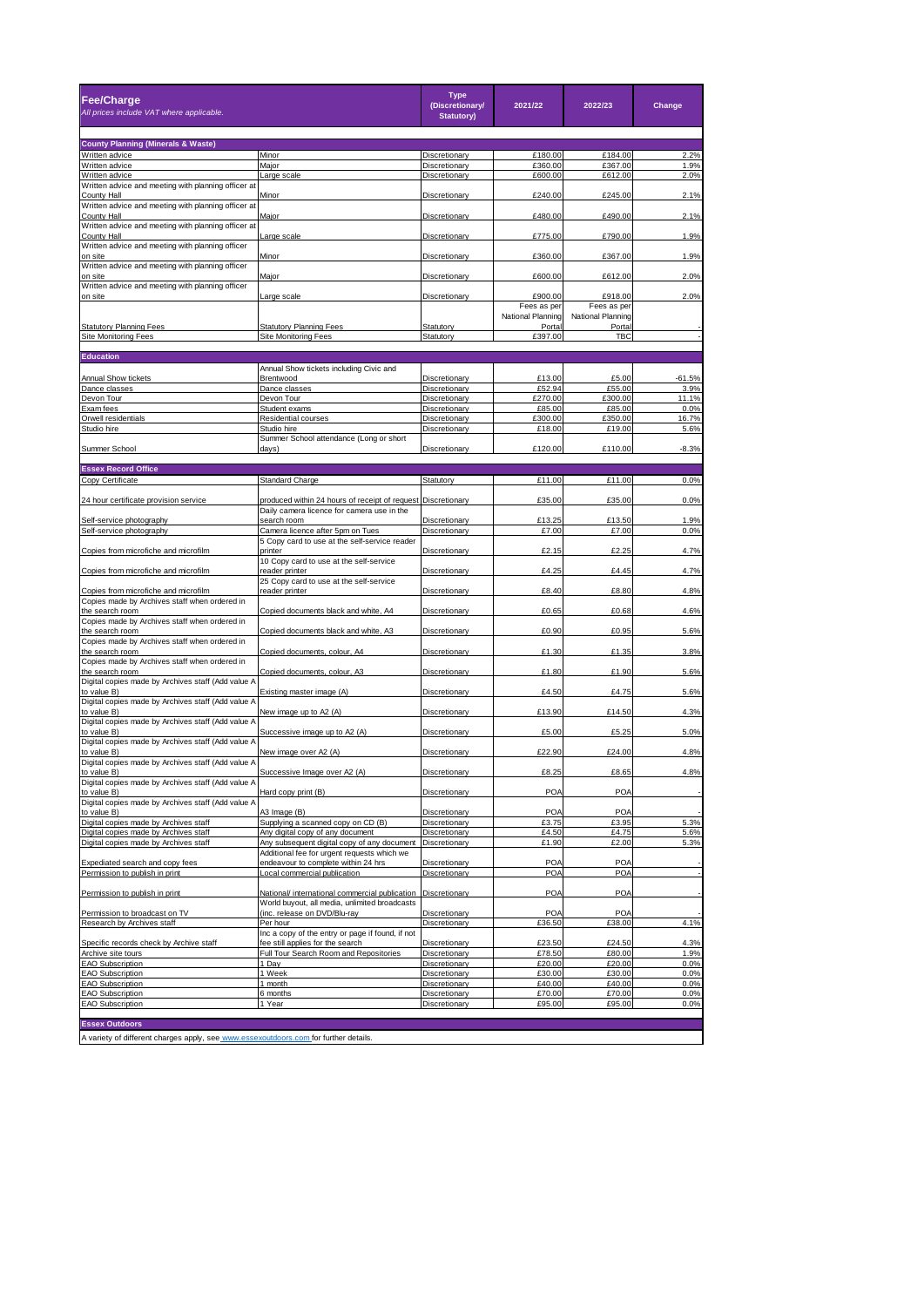| Fee/Charge<br>All prices include VAT where applicable.           |                                                                                                                                                                                      | <b>Type</b><br>(Discretionary/<br><b>Statutory)</b> | 2021/22 | 2022/23 | Change |
|------------------------------------------------------------------|--------------------------------------------------------------------------------------------------------------------------------------------------------------------------------------|-----------------------------------------------------|---------|---------|--------|
|                                                                  |                                                                                                                                                                                      |                                                     |         |         |        |
| <b>Libraries</b>                                                 | Single item for 3 weeks                                                                                                                                                              | Discretionary                                       | £1.10   | £1.15   | 4.5%   |
| Language courses; single item<br>Language courses; multiple sets | Multiple item sets for 6 weeks                                                                                                                                                       | Discretionary                                       | £4.00   | £4.15   | 3.8%   |
| Performing Arts Service - annual subscription                    | Essex groups / individuals                                                                                                                                                           | Discretionary                                       | £16.90  | £17.60  | 4.1%   |
| Performing Arts Service - annual subscription                    | Groups / individuals outside of essex                                                                                                                                                | Discretionary                                       | £45.00  | £46.85  | 4.1%   |
|                                                                  | Music set loan charges per set per 12 weeks                                                                                                                                          |                                                     |         |         |        |
| Performing Arts Service - vocal scores                           | (or part of 12 weeks)                                                                                                                                                                | Discretionary                                       | £1.70   | £1.80   | 5.9%   |
|                                                                  | Music set loan charges per set per 12 weeks                                                                                                                                          |                                                     |         |         |        |
| Performing Arts Service - music sheets                           | (or part of 12 weeks)<br>Music set loan charges per set per 12 weeks                                                                                                                 | Discretionary                                       | £11.25  | £11.70  | 4.0%   |
| Performing Arts Service - chamber music                          | (or part of 12 weeks)                                                                                                                                                                | Discretionary                                       | £5.60   | £5.85   | 4.5%   |
|                                                                  | Music set loan charges per set per 12 weeks                                                                                                                                          |                                                     |         |         |        |
| Performing Arts Service - orchestral sets                        | (or part of 12 weeks)                                                                                                                                                                | Discretionary                                       | £22.50  | £23.40  | 4.0%   |
| Performing Arts Service - plays                                  | Per set per 12 weeks (or part of 12 weeks)                                                                                                                                           | Discretionary                                       | £11.25  | £11.70  | 4.0%   |
| Audio books; 1-3 cds                                             | Per 3 week loan                                                                                                                                                                      | Discretionary                                       | £1.15   | £1.20   | 4.3%   |
| Audio books; 4+ cds                                              | Per 3 week loan                                                                                                                                                                      | Discretionary                                       | £2.30   | £2.40   | 4.3%   |
| Audio books; childrens                                           | Per 3 week loan                                                                                                                                                                      | Discretionary                                       | £1.15   | £1.20   | 4.3%   |
| Music CDs                                                        | Per 1 week loan                                                                                                                                                                      | Discretionary                                       | £1.15   | £1.20   | 4.3%   |
| CD-ROMs                                                          | Per 3 week loan                                                                                                                                                                      | Discretionary                                       | £3.00   | £3.10   | 3.3%   |
|                                                                  | All DVD and Video loans are charged per                                                                                                                                              |                                                     |         |         |        |
| DVD single item hire                                             | week or part thereof                                                                                                                                                                 | Discretionary                                       | £2.20   | £2.30   | 4.5%   |
| Photocopying; black and white                                    | Single copy A4 size (per copy up to 49<br>copies)                                                                                                                                    | Discretionary                                       | £0.15   | £0.15   | 0.0%   |
|                                                                  | Single copy A3 size (per copy up to 49                                                                                                                                               |                                                     |         |         |        |
| Photocopying; black and white                                    | copies <sup>®</sup>                                                                                                                                                                  | Discretionary                                       | £0.45   | £0.50   | 11.1%  |
|                                                                  | Single copy A4 size (per copy for copies 50+                                                                                                                                         |                                                     |         |         |        |
| Photocopying; blank and white                                    | copies)                                                                                                                                                                              | Discretionary                                       | £0.05   | £0.05   | 0.0%   |
|                                                                  | Single copy A3 size (per copy for copies 50+,                                                                                                                                        |                                                     |         |         |        |
| Photocopying; blank and white                                    | copies)                                                                                                                                                                              | Discretionary                                       | £0.05   | £0.05   | 0.0%   |
|                                                                  | Single copy A4 size. No discount for multiple                                                                                                                                        |                                                     |         |         |        |
| Photocopying; colour                                             | copies                                                                                                                                                                               | Discretionary                                       | £1.30   | £1.35   | 3.8%   |
|                                                                  | Single copy A3 size. No discount for multiple                                                                                                                                        |                                                     |         |         |        |
| Photocopying; colour                                             | copies                                                                                                                                                                               | Discretionary                                       | £2.10   | £2.20   | 4.8%   |
| Prints; black and white                                          | Per A4 sheet                                                                                                                                                                         | Discretionary                                       | £0.20   | £0.20   | 0.0%   |
|                                                                  |                                                                                                                                                                                      |                                                     |         |         |        |
| Prints; colour                                                   | Per A4 sheet                                                                                                                                                                         | Discretionary                                       | £1.30   | £1.35   | 3.8%   |
| Prints; microfilm                                                | Per sheet - sheets vary in size from A4 to A3                                                                                                                                        | Discretionary                                       | £0.35   | £0.35   | 0.0%   |
| Fines; per day late within the first week                        | Overdue charges will be levied at all libraries<br>(with the exception of mobile libraries) on<br>each item at a rate per day in the first week<br>that the issuing library is open. | Discretionary                                       | £0.25   | £0.25   | 0.0%   |
|                                                                  | £1.55 per week or part of week thereafter up                                                                                                                                         |                                                     |         |         |        |
| Fines; per week after the first week                             | to a maximum of £7.75                                                                                                                                                                | Discretionary                                       | £1.55   | £1.60   | 3.2%   |
|                                                                  | Full cost to the library service of providing the                                                                                                                                    |                                                     |         |         |        |
| Interlending charges                                             | service                                                                                                                                                                              | Discretionary                                       | £8.50   | £8.85   | 4.1%   |
| British Library Lending charges                                  | British Library Lending charges                                                                                                                                                      | Discretionary                                       | £25.00  | £26.00  | 4.0%   |
| British Library Lending renewals                                 | Charge for customer requested renewals                                                                                                                                               | Discretionary                                       | £5.25   | £5.50   | 4.8%   |
| Replacement cards                                                | Charge for a replacement card                                                                                                                                                        | Discretionary                                       | £1.15   | £1.20   | 4.3%   |
|                                                                  | Basic rate per hour - part use up to 100                                                                                                                                             |                                                     |         |         |        |
| Hire of space in libraries                                       | square metres                                                                                                                                                                        | Discretionary                                       | £11.25  | £11.70  | 4.0%   |
|                                                                  | Basic rate per hour - part use 100 to 200                                                                                                                                            |                                                     |         |         |        |
| Hire of space in libraries                                       | square metres                                                                                                                                                                        | Discretionary                                       | £15.30  | £15.95  | 4.2%   |
|                                                                  | Basic rate per hour - part use over 200                                                                                                                                              |                                                     |         |         |        |
| Hire of space in libraries                                       | square metres<br>Basic rate per hour - sole use up to 100                                                                                                                            | Discretionary                                       | £27.60  | £28.75  | 4.2%   |
| Hire of space in libraries                                       | square metres                                                                                                                                                                        | Discretionary                                       | £14.30  | £14.90  | 4.2%   |
|                                                                  | Basic rate per hour- sole use 100 to 200                                                                                                                                             |                                                     |         |         |        |
| Hire of space in libraries                                       | square metres                                                                                                                                                                        | Discretionary                                       | £21.50  | £22.40  | 4.2%   |
|                                                                  | Basic rate per hour- sole use over 200                                                                                                                                               |                                                     |         |         |        |
| Hire of space in libraries                                       | square metres                                                                                                                                                                        | Discretionary                                       | £36.80  | £38.30  | 4.1%   |
|                                                                  | Commercial rate per hour - part use up to 100                                                                                                                                        |                                                     |         |         |        |
| Hire of space in libraries                                       | square metres                                                                                                                                                                        | Discretionary                                       | £16.35  | £17.00  | 4.0%   |
|                                                                  | Commercial rate per hour - part use 100 to                                                                                                                                           |                                                     |         |         |        |
| Hire of space in libraries                                       | 200 square metres                                                                                                                                                                    | Discretionary                                       | £24.50  | £25.50  | 4.1%   |
|                                                                  | Commercial rate per hour - part use over 200                                                                                                                                         |                                                     |         |         |        |
| Hire of space in libraries                                       |                                                                                                                                                                                      | Discretionary                                       | £41.90  | £43.60  | 4.1%   |
|                                                                  | Commercial rate per hour - sole use up to 100                                                                                                                                        |                                                     |         |         |        |
| Hire of space in libraries                                       | square metres                                                                                                                                                                        | Discretionary                                       | £22.50  | £23.40  | 4.0%   |
|                                                                  | Commercial rate per hour - sole use 100 to                                                                                                                                           |                                                     |         |         |        |
| Hire of space in libraries                                       | 200 square metres                                                                                                                                                                    | Discretionary                                       | £32.70  | £34.00  | 4.0%   |
|                                                                  | Commercial rate per hour - sole use over<br>200 square metres                                                                                                                        | Discretionary                                       |         |         |        |
| Hire of space in libraries                                       | Concessionary rate per hour - part use up to                                                                                                                                         |                                                     | £55.20  | £57.45  | 4.1%   |
| Hire of space in libraries                                       | 100 square metres                                                                                                                                                                    | Discretionary                                       | £5.60   | £5.85   | 4.5%   |
|                                                                  | Concessionary rate per hour - part use 100 to                                                                                                                                        |                                                     |         |         |        |
| Hire of space in libraries                                       | 200 square metres                                                                                                                                                                    | Discretionary                                       | £7.70   | £8.00   | 3.9%   |
|                                                                  | Concessionary rate per hour - part use over                                                                                                                                          |                                                     |         |         |        |
| Hire of space in libraries                                       | 200 square metres                                                                                                                                                                    | Discretionary                                       | £13.30  | £13.85  | 4.1%   |
|                                                                  | Concessionary rate per hour - sole use up to                                                                                                                                         |                                                     |         |         |        |
| Hire of space in libraries                                       | 100 square metres                                                                                                                                                                    | Discretionary                                       | £7.15   | £7.45   | 4.2%   |
|                                                                  | Concessionary rate per hour - sole use 100                                                                                                                                           |                                                     |         |         |        |
| Hire of space in libraries                                       | to 200 square metres                                                                                                                                                                 | Discretionary                                       | £10.20  | £10.60  | 3.9%   |
|                                                                  | Concessionary rate per hour- sole use over                                                                                                                                           |                                                     |         |         |        |
| Hire of space in libraries                                       | 200 square metres                                                                                                                                                                    | Discretionary                                       | £17.40  | £18.10  | 4.0%   |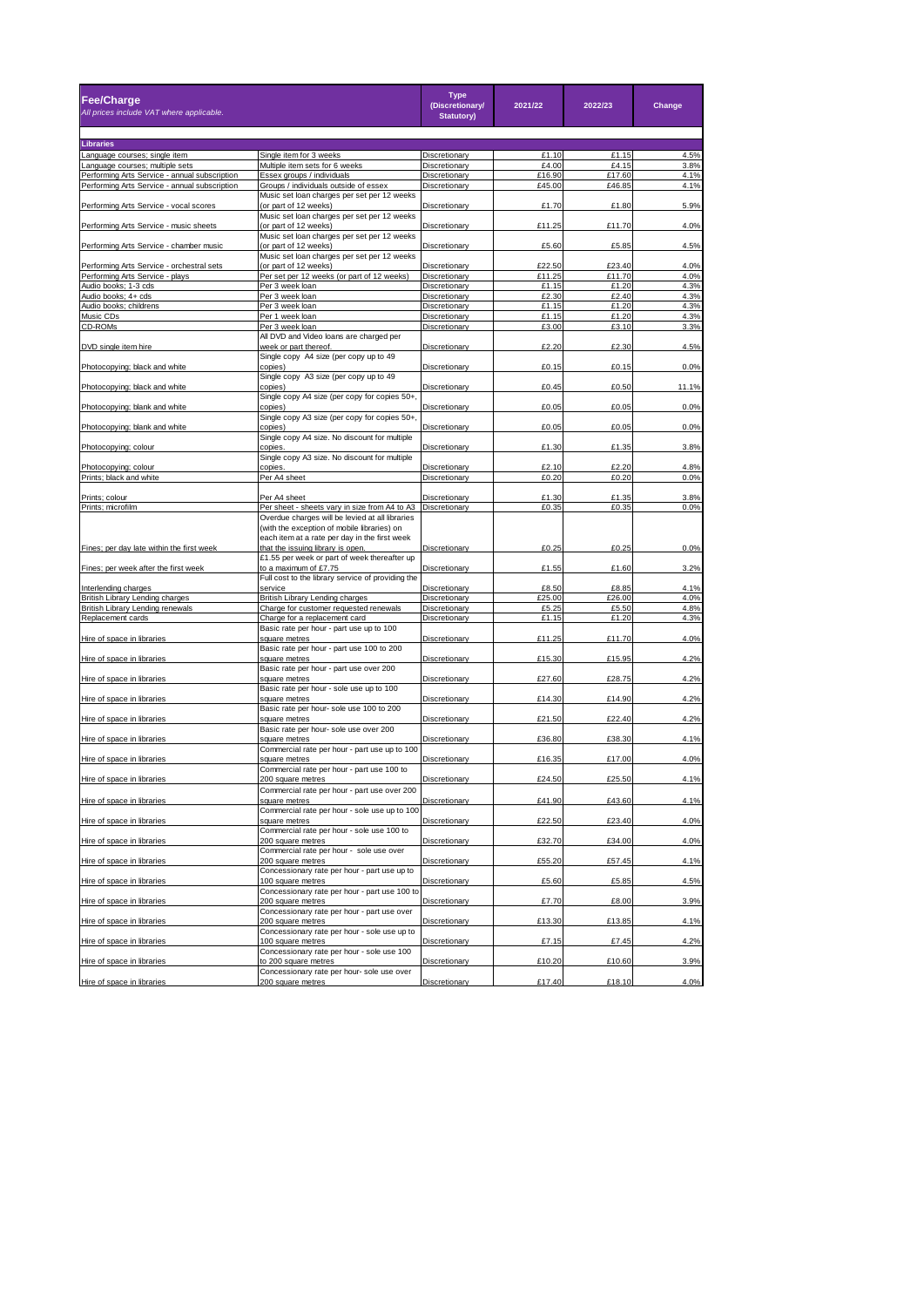| <b>Fee/Charge</b><br>All prices include VAT where applicable.                      |                                                                                                  | <b>Type</b><br>(Discretionary/<br><b>Statutory)</b> | 2021/22              | 2022/23              | Change        |
|------------------------------------------------------------------------------------|--------------------------------------------------------------------------------------------------|-----------------------------------------------------|----------------------|----------------------|---------------|
| <b>Family Support &amp; Protection</b>                                             |                                                                                                  |                                                     |                      |                      |               |
| <b>Family Centres</b>                                                              | Room Hire                                                                                        | Discretionary                                       | £36.00               | £36.00               | 0.0%          |
|                                                                                    |                                                                                                  |                                                     |                      |                      |               |
| <b>Flood &amp; Surface Water</b>                                                   |                                                                                                  |                                                     |                      |                      |               |
| Ordinary watercourse pre-application written                                       | Ordinary watercourse pre-application written<br>advice                                           | Discretionary                                       | £179.00              | £186.00              | 3.9%          |
| advice<br>Ordinary watercourse consent                                             | Ordinary watercourse consent                                                                     | Statutory                                           | £52.00               | £52.00               | 0.0%          |
| Watercourse regulation site visit with written pre-<br>application advice          | Watercourse regulation site visit with written<br>pre-application advice                         | Discretionary                                       | £352.00              | £366.00              | 4.0%          |
| Basic Report - Information request for data held                                   | Basic Report- Information request for data                                                       |                                                     |                      |                      |               |
| by LLFA                                                                            | held by LLFA                                                                                     | Discretionary                                       | £119.00              | £124.00              | 4.2%          |
| Detailed Report - Information request for data held<br>by LLFA and detailed advice | Up to minor                                                                                      | Discretionary                                       | £179.00              | £186.00              | 3.9%          |
| Detailed Report - Information request for data held<br>by LLFA and detailed advice | Major                                                                                            | Discretionary                                       | £232.00              | £242.00              | 4.3%          |
| Detailed Report - Information request for data held                                |                                                                                                  |                                                     | £297.00              | £309.00              |               |
| by LLFA and detailed advice<br>Supply of surface water management plan             | arge-major.                                                                                      | Discretionary                                       |                      |                      | 4.0%          |
| modelling data                                                                     | Up to Minor                                                                                      | Discretionary                                       | £297.00              | £309.00              | 4.0%          |
| Supply of surface water management plan<br>modelling data                          | Major                                                                                            | Discretionary                                       | £590.00              | £614.00              | 4.1%          |
| Supply of surface water management plan                                            |                                                                                                  |                                                     |                      |                      |               |
| modelling data                                                                     | arge-major                                                                                       | Discretionary                                       | £1,060.00            | £1,103.00            | 4.1%          |
| Written advice<br>Written advice                                                   | Up to minor<br>Major                                                                             | Discretionary<br>Discretionary                      | £119.00<br>£232.00   | £124.00<br>£242.00   | 4.2%<br>4.3%  |
| Written advice                                                                     | Large-major                                                                                      | Discretionary                                       | £352.00              | £366.00              | 4.0%          |
| Meeting at County Hall with written advice                                         | Up to minor                                                                                      | Discretionary                                       | £232.00              | £242.00              | 4.3%          |
| Meeting at County Hall with written advice                                         | Major                                                                                            | Discretionary                                       | £352.00              | £366.00              | 4.0%          |
| Meeting at County Hall with written advice                                         | _arge-major                                                                                      | Discretionary                                       | £470.00              | £489.00              | 4.0%          |
| Written advice and site visit                                                      | Up to minor                                                                                      | Discretionary                                       | £352.00              | £366.00              | 4.0%          |
| Written advice and site visit                                                      | Major                                                                                            | Discretionary                                       | £411.00              | £428.00              | 4.1%          |
| Written advice and site visit                                                      | Large-major                                                                                      | Discretionary                                       | £530.00              | £552.00              | 4.2%          |
| Follow up written advice                                                           | Up to minor                                                                                      | Discretionary                                       | £119.00              | £124.00              | 4.2%          |
| Follow up written advice                                                           | Maior                                                                                            | Discretionary                                       | £232.00<br>£352.00   | £242.00              | 4.3%          |
| Follow up written advice                                                           | Large-major                                                                                      | Discretionary                                       |                      | £366.00              | 4.0%          |
| <b>Highways</b>                                                                    |                                                                                                  |                                                     |                      |                      |               |
|                                                                                    |                                                                                                  |                                                     | £0 to £10,000 per    | £0 to £10,000 per    |               |
| S74 Income                                                                         | Charges to utilities for overrunning works                                                       | Statutory                                           |                      |                      |               |
| 3rd Party Noticing                                                                 | 3rd party noticing - minor undertakers                                                           | Statutory                                           | £51.00               | £51.00               | 0.0%          |
|                                                                                    | Charges for applicant placing private                                                            |                                                     |                      |                      |               |
| S50 Licence                                                                        | apparatus in the highway                                                                         | Discretionary                                       | £65 - £1,035         | £65 - £1,035         |               |
| Licence Fees<br>Licence Fees                                                       | Skip licences<br>Scaffold/hoarding licences                                                      | <b>Discretionary</b><br>Discretionary               | £64.00<br>£212.07    | £94.65<br>£212.07    | 47.9%<br>0.0% |
| Administration Fees Income                                                         | Charges for defected work within the highway                                                     | Statutory                                           | £65 - £1,035         | £65 - £1,035         |               |
|                                                                                    | Charges for provision of collision data to 3rd                                                   |                                                     |                      |                      |               |
| Collision data                                                                     | parties<br>Charges for the processing and advertising of                                         | Discretionary                                       | £168.46              | £175.36              | 4.1%          |
| <b>Traffic Management Enforcement</b>                                              | traffic regulation orders                                                                        | <b>Discretionary</b>                                | £297.89              | £297.89              | 0.0%          |
| TRO 20mph Zone                                                                     | Cost for advertising and consulting on TRO                                                       | Discretionary                                       | £1,734.06            | £1,805.15            | 4.1%          |
|                                                                                    | Standard Traffic Regulation Order (e.g. speed                                                    |                                                     |                      |                      |               |
| <b>TRO Standard</b>                                                                | limit, weight limit, waiting restriction - including<br>school keep clear markings)              | Discretionary                                       | £2,313.51            | £2,408.37            | 4.1%          |
| Temp Road Closure (TTRO)                                                           | Cost for advertising and consulting on TRO                                                       | Discretionary                                       | £1,152.49            | £1,199.74            | 4.1%          |
| S228 Notice                                                                        | Cost for processing and posting on site                                                          | Discretionary                                       | £247.08              | £257.21              | 4.1%          |
| S72 Agreement                                                                      | Cost for processing to widen the highway                                                         | Discretionary                                       | £582.40              | £606.28              | 4.1%          |
| <b>Drainage Easements</b>                                                          | Cost for processing                                                                              | Discretionary                                       | £237.84              | £247.59              | 4.1%          |
| Standard Vehicle Crossing Fee                                                      | Cost for processing                                                                              | Discretionary                                       | £308.00              | £320.63              | 4.1%          |
| Dropped Kerb                                                                       | HPN 005 - Installation of a dropped kerb                                                         | Discretionary                                       | £2,014.06            | £2,096.63            | 4.1%          |
| Boundary enquires (0-200m)                                                         | Processing Highway Boundary and written<br>enquiries                                             | Discretionary                                       | £42.52               | £44.26               | 4.1%          |
|                                                                                    | Processing Highway Boundary and written                                                          |                                                     |                      |                      |               |
| Boundary enquires (201-500m)                                                       | enquiries<br>Processing Highway Boundary and written                                             | Discretionary                                       | £74.96               | £78.04               | 4.1%          |
| Boundary enquires (501-1000m)                                                      | enquiries                                                                                        | Discretionary                                       | £138.75              | £144.44              | 4.1%          |
| Land searches                                                                      | Highway Authority response to LA enquiries                                                       | Discretionary                                       | £14.93               | £15.54               | 4.1%          |
|                                                                                    | Fee charged for the structural test of a street<br>lighting column to ensure the additional load |                                                     |                      |                      |               |
|                                                                                    | will not affect the structural integrity of the                                                  |                                                     |                      |                      |               |
| Seasonal Decorations<br>Temp PROW closure                                          | column                                                                                           | Discretionary                                       | £884.60              | £920.87              | 4.1%          |
|                                                                                    | Temporary closures PROW                                                                          | Discretionary                                       | £1,144.30            | £1,191.21            | 4.1%          |
| <b>Declarations</b><br>Path Orders                                                 | Landowner applications                                                                           | Discretionary<br>Discretionary                      | £492.10<br>£3,204.67 | £512.28              | 4.1%<br>4.1%  |
| <b>Statutory Declarations</b>                                                      | Owners diverting paths<br><b>Statutory Declarations</b>                                          | Discretionary                                       | £793.02              | £3,336.06<br>£825.53 | 4.1%          |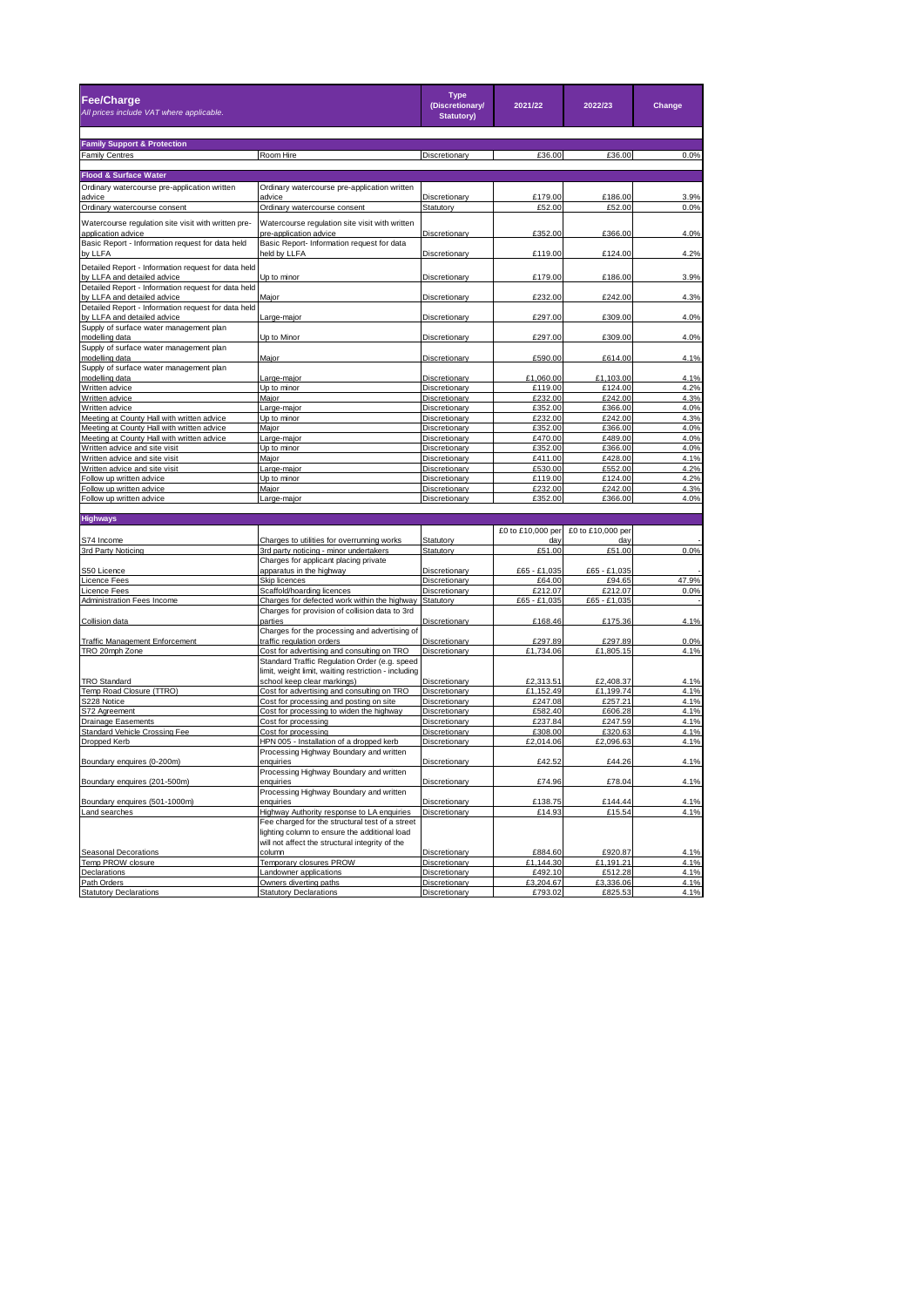| <b>Fee/Charge</b><br>All prices include VAT where applicable.                                      |                                                                                                | <b>Type</b><br>(Discretionary/<br><b>Statutory)</b> | 2021/22            | 2022/23            | Change       |  |  |
|----------------------------------------------------------------------------------------------------|------------------------------------------------------------------------------------------------|-----------------------------------------------------|--------------------|--------------------|--------------|--|--|
| <b>Legal Services</b>                                                                              |                                                                                                |                                                     |                    |                    |              |  |  |
|                                                                                                    | Fee levied for clients for whom we remain                                                      |                                                     |                    |                    |              |  |  |
| Annual Appointeeship Management Fee                                                                | appointees<br>Fee levied on all clients for which we act as                                    | Statutory                                           | £200.00            | £240.00            | 20.0%        |  |  |
|                                                                                                    | appointees following appointment by the                                                        |                                                     |                    |                    |              |  |  |
| Annual Appointeeship Set Up Fee                                                                    | Department for Work and Pensions<br>Annual Management fee (net assets of P are                 | Statutory                                           | £200.00            | £240.00            | 20.0%        |  |  |
| Annual Management Fee (over £16,000 year 1)<br>Annual Management Fee (over £16,000 year 2          | above £16,000) - first year only<br>Annual Management fee (net assets of P are                 | Statutory                                           | £775.00            | £775.00            | 0.0%         |  |  |
| onwards)                                                                                           | above £16,000) - 2nd year onwards                                                              | Statutory                                           | £650.00            | £650.00            | 0.0%         |  |  |
|                                                                                                    | Where the net assets of the client are below<br>£16,000, we may take an annual                 |                                                     |                    |                    |              |  |  |
|                                                                                                    | management fee not exceeding 3.5% of the                                                       |                                                     |                    |                    |              |  |  |
|                                                                                                    | client's net assets on the anniversary of the<br>court order appointing the local authority as |                                                     |                    |                    |              |  |  |
| Annual Management Fee (under £16,000)                                                              | deputy                                                                                         | Statutory                                           | £350.00            | £350.00            | 0.0%         |  |  |
|                                                                                                    | Annual property management fee to include<br>work involved in preparing property for sale,     |                                                     |                    |                    |              |  |  |
|                                                                                                    | instructing agents, conveyancers, etc or the<br>ongoing maintenance of property including      |                                                     |                    |                    |              |  |  |
|                                                                                                    | management and letting of a rental property or                                                 |                                                     |                    |                    |              |  |  |
| Annual Property Management Fee                                                                     | properties where 'P 'is a tenant.<br>Preparation and lodgement of annual report                | Statutory                                           | £300.00            | £300.00            | 0.0%         |  |  |
| Annual Report Fee                                                                                  | required by the OPG                                                                            | Statutory                                           | £216.00            | £216.00            | 0.0%         |  |  |
|                                                                                                    | Administrative Fee levied in respect of the<br>estate of deceased clients to facilitate the    |                                                     |                    |                    |              |  |  |
| Deceased Fee                                                                                       | closure of their files                                                                         | Statutory                                           | £170.00            | £170.00            | 0.0%         |  |  |
|                                                                                                    | Work up to and including the date upon which<br>the court makes an order appointing a deputy   |                                                     |                    |                    |              |  |  |
|                                                                                                    | for property and affairs (does not include                                                     |                                                     |                    |                    |              |  |  |
| Deputyship Set Up Fee                                                                              | appointee work)<br>Preparation of complex HMRC income tax                                      | Statutory                                           | £745.00            | £745.00            | 0.0%         |  |  |
| Tax Return Fee                                                                                     | return                                                                                         | Statutory                                           | £70.00             | £70.00             | 0.0%         |  |  |
| <b>Travel Fee</b>                                                                                  | Fee levied in respect of travel costs as set<br>out in the CoP PD19B                           | Statutory                                           | £40.00             | £48.00             | 20.0%        |  |  |
|                                                                                                    |                                                                                                |                                                     |                    |                    |              |  |  |
| <b>Organisational Risk</b>                                                                         | Schools health and safety advice, training,                                                    |                                                     |                    |                    |              |  |  |
|                                                                                                    | audit, docs                                                                                    |                                                     |                    |                    |              |  |  |
| Health & Safety                                                                                    | 1-100 pupils                                                                                   | Discretionary                                       | £313.10            | £316.23            | 1.0%         |  |  |
| Health & Safety                                                                                    | audit, docs<br>Schools health and safety advice, training,                                     | Discretionary                                       | £416.12            | £420.28            | 1.0%         |  |  |
|                                                                                                    | audit, docs                                                                                    |                                                     |                    |                    |              |  |  |
| Health & Safety                                                                                    | 251 - 500 pupils<br>Schools health and safety advice, training,                                | Discretionary                                       | £572.67            | £578.40            | 1.0%         |  |  |
| Health & Safety                                                                                    | audit, docs<br>501 - 1000 pupils                                                               | Discretionary                                       | £1,248.36          | £1,260.84          | 1.0%         |  |  |
|                                                                                                    | Schools health and safety advice, training,                                                    |                                                     |                    |                    |              |  |  |
| Health & Safety                                                                                    | audit, docs<br>1000 - 1200 pupils                                                              | Discretionary                                       | £1,560.45          | £1,576.05          | 1.0%         |  |  |
|                                                                                                    | Schools health and safety advice, training,                                                    |                                                     |                    |                    |              |  |  |
| Health & Safety                                                                                    | audit, docs<br>$1200 +$ pupils                                                                 | Discretionary                                       | £1,872.54          | £1,891.27          | 1.0%         |  |  |
|                                                                                                    |                                                                                                |                                                     |                    |                    |              |  |  |
| Planning<br>Pre-application advice                                                                 | Minor                                                                                          | Discretionary                                       | £194.18            | £202.14            | 4.1%         |  |  |
| Pre-application advice                                                                             | Major                                                                                          | Discretionary                                       | £260.61            | £271.30            | 4.1%         |  |  |
| Pre-application advice<br>Pre-application advice                                                   | Large Major<br>Strategic                                                                       | Discretionary<br>Discretionary                      | £327.04<br>£521.22 | £340.45<br>£542.59 | 4.1%<br>4.1% |  |  |
|                                                                                                    |                                                                                                |                                                     |                    |                    |              |  |  |
| Pre-application enquiry meeting and written advice Minor at County Hall                            |                                                                                                | Discretionary                                       | £260.61            | £271.30            | 4.1%         |  |  |
| Pre-application enquiry meeting and written advice Major at County Hall                            |                                                                                                | Discretionary                                       | £388.36            | £404.28            | 4.1%         |  |  |
| Pre-application enquiry meeting and written advice Large Major at County Hall                      |                                                                                                | Discretionary                                       | £521.22            | £542.59            | 4.1%         |  |  |
|                                                                                                    |                                                                                                |                                                     | £705.18            | £734.09            |              |  |  |
| Pre-application enquiry meeting and written advice Strategic at County Hall                        |                                                                                                | Discretionary                                       |                    |                    | 4.1%         |  |  |
| Pre-application enquiry meeting and written advice Minor at other Location                         |                                                                                                | Discretionary                                       | £388.36            | £404.28            | 4.1%         |  |  |
| Pre-application enquiry meeting and written advice Major at other Location                         |                                                                                                | Discretionary                                       | £521.22            | £542.59            | 4.1%         |  |  |
| Pre-application enquiry meeting and written advice Large Major at other Location                   |                                                                                                | Discretionary                                       | £643.86            | £670.26            | 4.1%         |  |  |
|                                                                                                    |                                                                                                |                                                     |                    |                    |              |  |  |
| Pre-application enquiry meeting and written advice<br>Local Plan enquiy meeting and written advice | Strategic at other Location<br>Minor at County Hall                                            | Discretionary<br>Discretionary                      | £832.93<br>£260.61 | £867.08<br>£271.30 | 4.1%<br>4.1% |  |  |
| Local Plan enquiy meeting and written advice                                                       | Major at County Hall                                                                           | Discretionary                                       | £388.36            | £404.28            | 4.1%         |  |  |
| ocal Plan enquiy meeting and written advice                                                        | Large Major at County Hall                                                                     | Discretionary                                       | £521.22            | £542.59            | 4.1%         |  |  |
| ocal Plan enquiy meeting and written advice<br>ocal Plan enquiy meeting and written advice.        | <b>Strategic at County Hall</b><br>Minor at other Location                                     | Discretionary<br>Discretionary                      | £705.18<br>£388.36 | £734.09<br>£404.28 | 4.1%<br>4.1% |  |  |
| Local Plan enquiy meeting and written advice                                                       | Major at other Location                                                                        | Discretionary                                       | £521.22            | £542.59            | 4.1%         |  |  |
| Local Plan enquiy meeting and written advice<br>ocal Plan enquiy meeting and written advice        | Large Major at other Location<br>Strategic at other Location                                   | Discretionary<br><b>Discretionary</b>               | £643.86<br>£832.93 | £670.26<br>£867.08 | 4.1%<br>4.1% |  |  |
| Scoping of Transport Assessment/Transport                                                          |                                                                                                |                                                     |                    |                    |              |  |  |
| Statement<br>Scoping of Transport Assessment/Transport                                             | Major at County Hall                                                                           | Discretionary                                       | £260.61            | £271.30            | 4.1%         |  |  |
| Statement                                                                                          | Large Major at County Hall                                                                     | Discretionary                                       | £327.04            | £340.45            | 4.1%         |  |  |
| Scoping of Transport Assessment/Transport<br>Statement                                             | Strategic at County Hall                                                                       | Discretionary                                       | £521.22            | £542.59            | 4.1%         |  |  |
| Scoping of Transport Assessment/Transport                                                          |                                                                                                |                                                     |                    |                    |              |  |  |
| Statement<br>Scoping of Transport Assessment/Transport                                             | Major at other Location                                                                        | Discretionary                                       | £388.36            | £404.28            | 4.1%         |  |  |
| Statement                                                                                          | arge Major at other Location                                                                   | Discretionary                                       | £521.22            | £542.59            | 4.1%         |  |  |
| Scoping of Transport Assessment/Transport<br>Statement                                             | Strategic at other Location                                                                    | Discretionary                                       | £705.18            | £734.09            | 4.1%         |  |  |
| Review of Transport Assessment/Transport<br>Statement                                              |                                                                                                | Discretionary                                       | £1,308.16          | £1,361.79          | 4.1%         |  |  |
| Review of Transport Assessment/Transport                                                           | Major                                                                                          |                                                     |                    |                    |              |  |  |
| Statement<br>Review of Transport Assessment/Transport                                              | arge Major                                                                                     | Discretionary                                       | £3,270.40          | £3,404.49          | 4.1%         |  |  |
| Statement                                                                                          | Strategic                                                                                      | Discretionary                                       | £4,445.70          | £4,627.97          | 4.1%         |  |  |